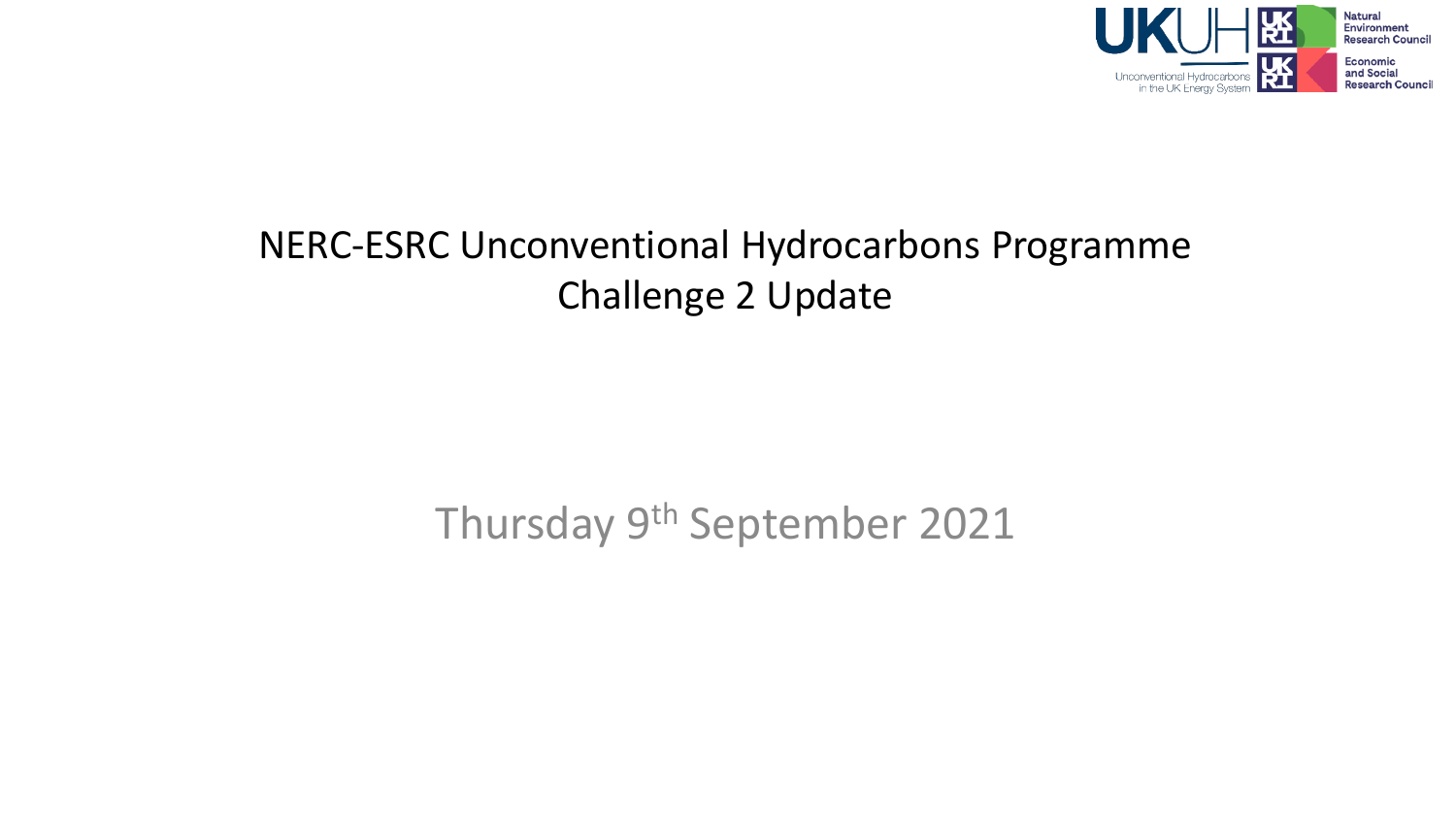

# UK Shale Gas

- We know where it is
- We know how good it is
- We know how complex the geology is
- We can characterise the geochemistry of the shales
- We know more about fracking & induced seismicity
- Importantly, we know it won't work
- Could we have known this 10 years ago and avoided a lot of wasted effort and money?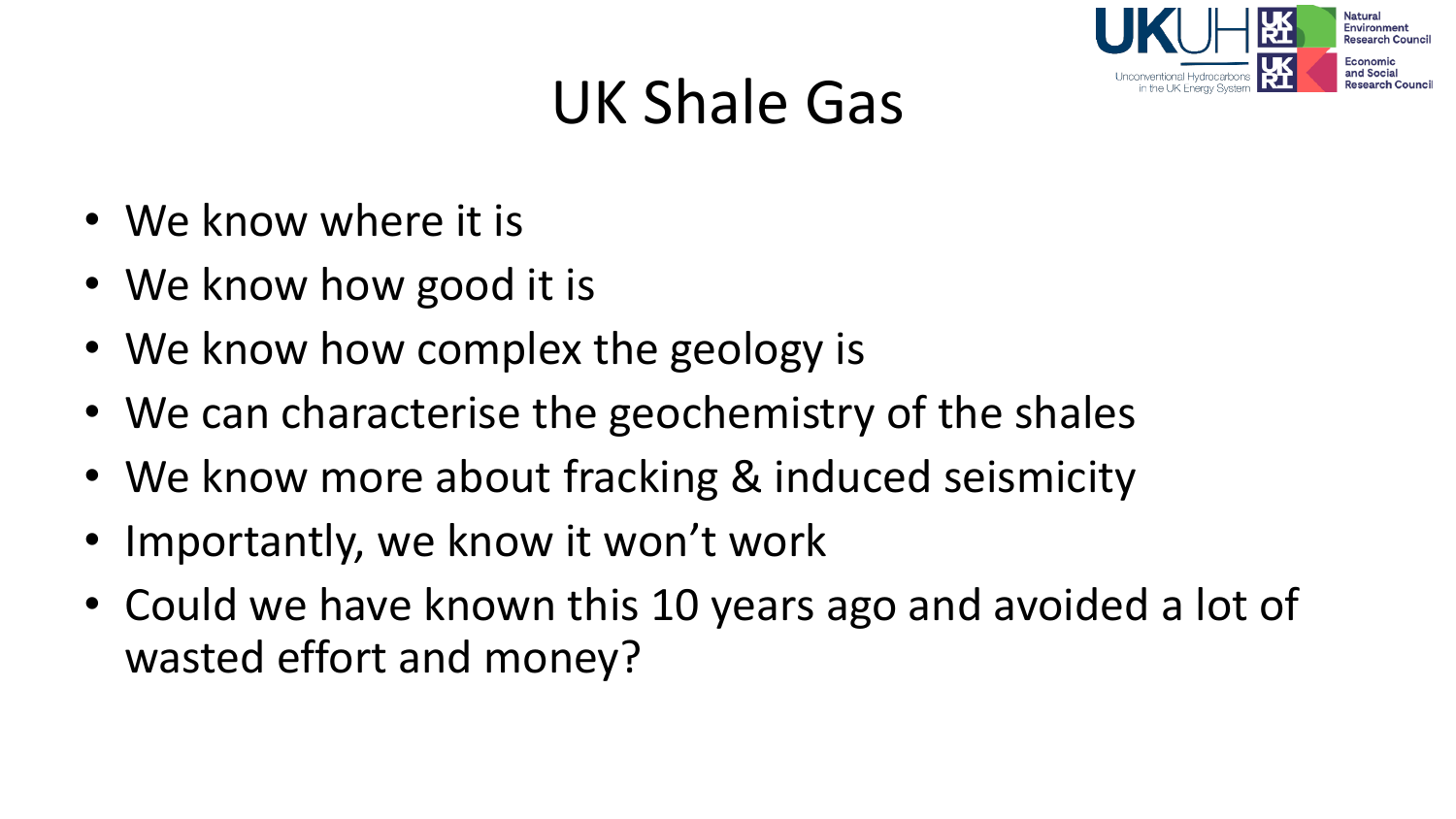

#### The Bowland Shale

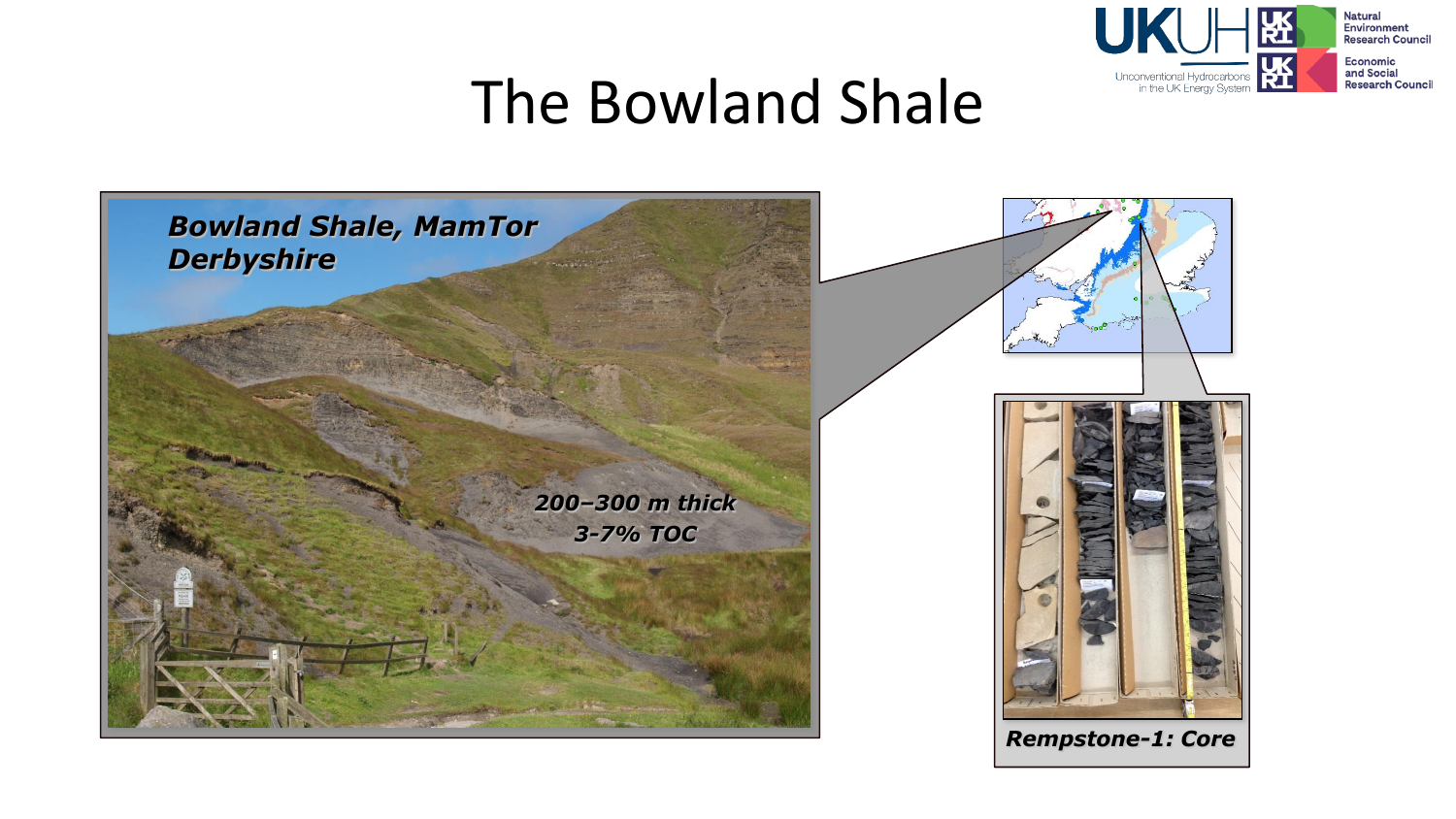

### The Treasure Map?



Unlike the US, the Bowland Shale in the UK is confined to individual fault bounded basins

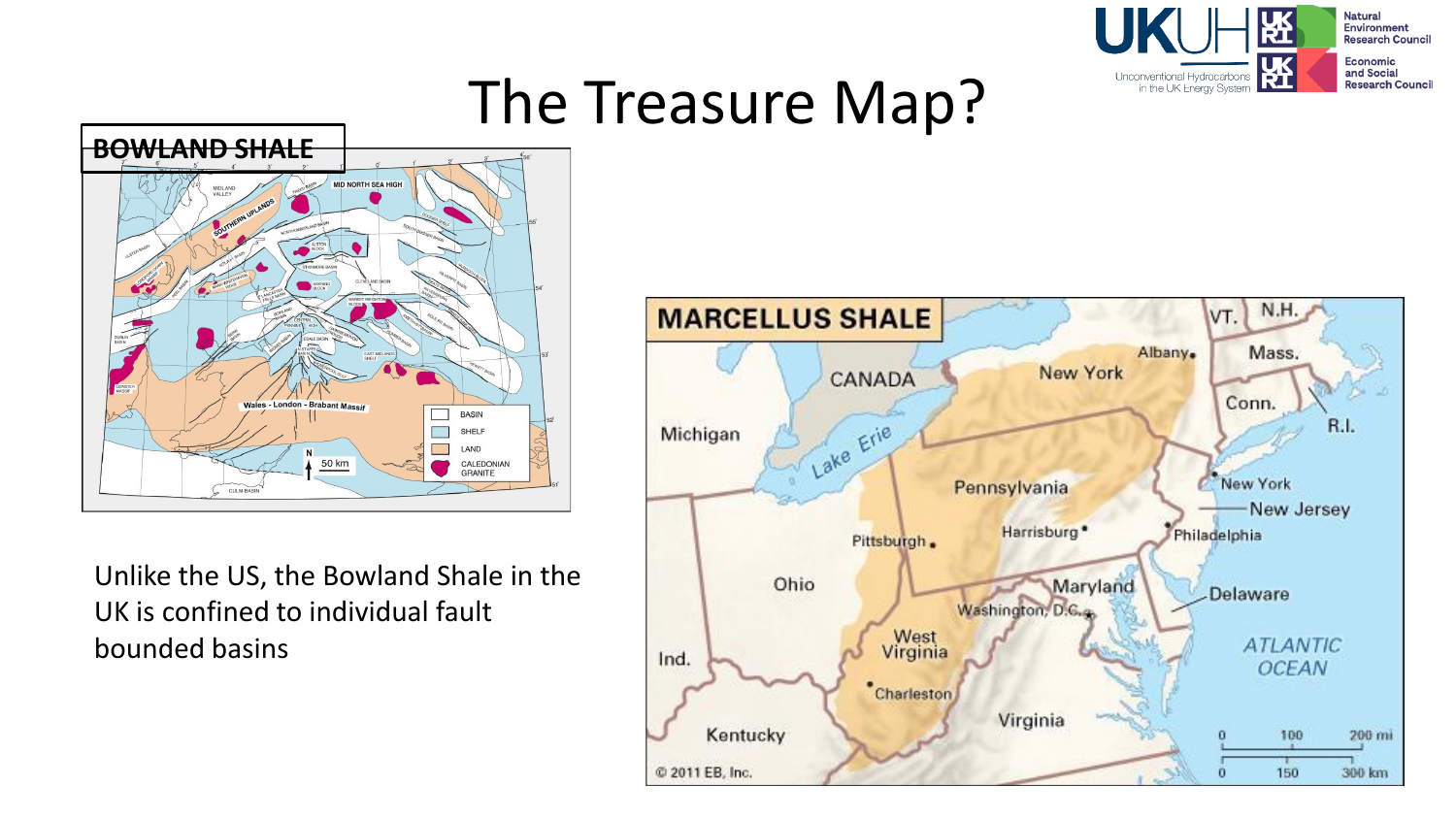### UK biggest U-Turns 2021

• Boris Johnson on UK Tax increases



Jnconventional Hydrocarbons

in the UK Energy System

**Natural Environment Research Council Economic** and Social

**Research Council** 



• Al Fraser on UK Shale Gas Potential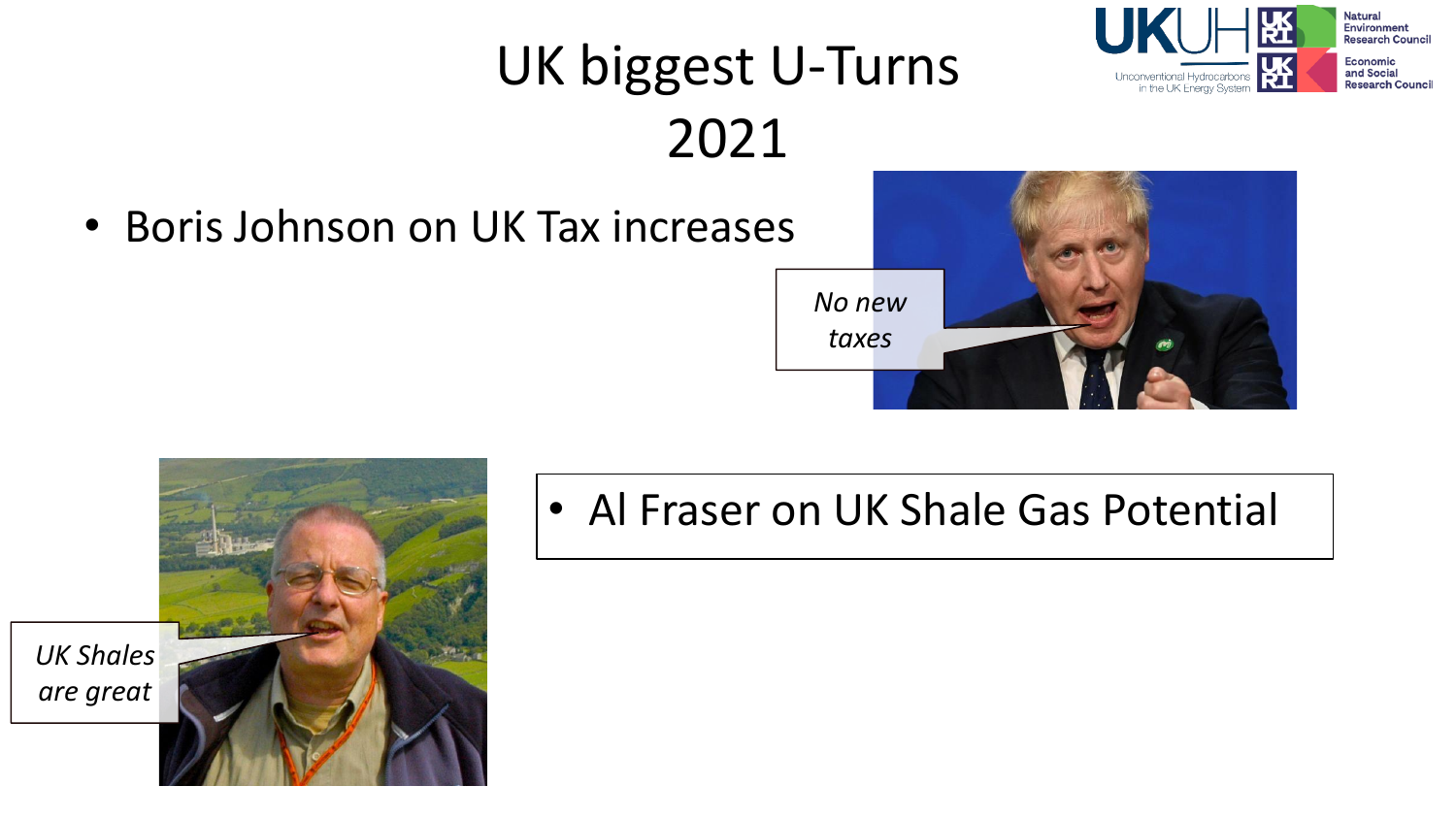

# Challenge 2: main outcomes

- OK UK Shale Gas is clearly a non-starter. Both the geology and public perception precludes this
- However, 3 years of UKUH funded research has generated some wonderful subsurface science relevant to renewable energy resources e.g.
	- Better understanding of Shales for potential CO2 sequestration
	- Better understanding of rock mechanics & fracking with implications for Geothermal Energy and CCS
	- Better understanding of fluid flow in the subsurface particularly in tight rocks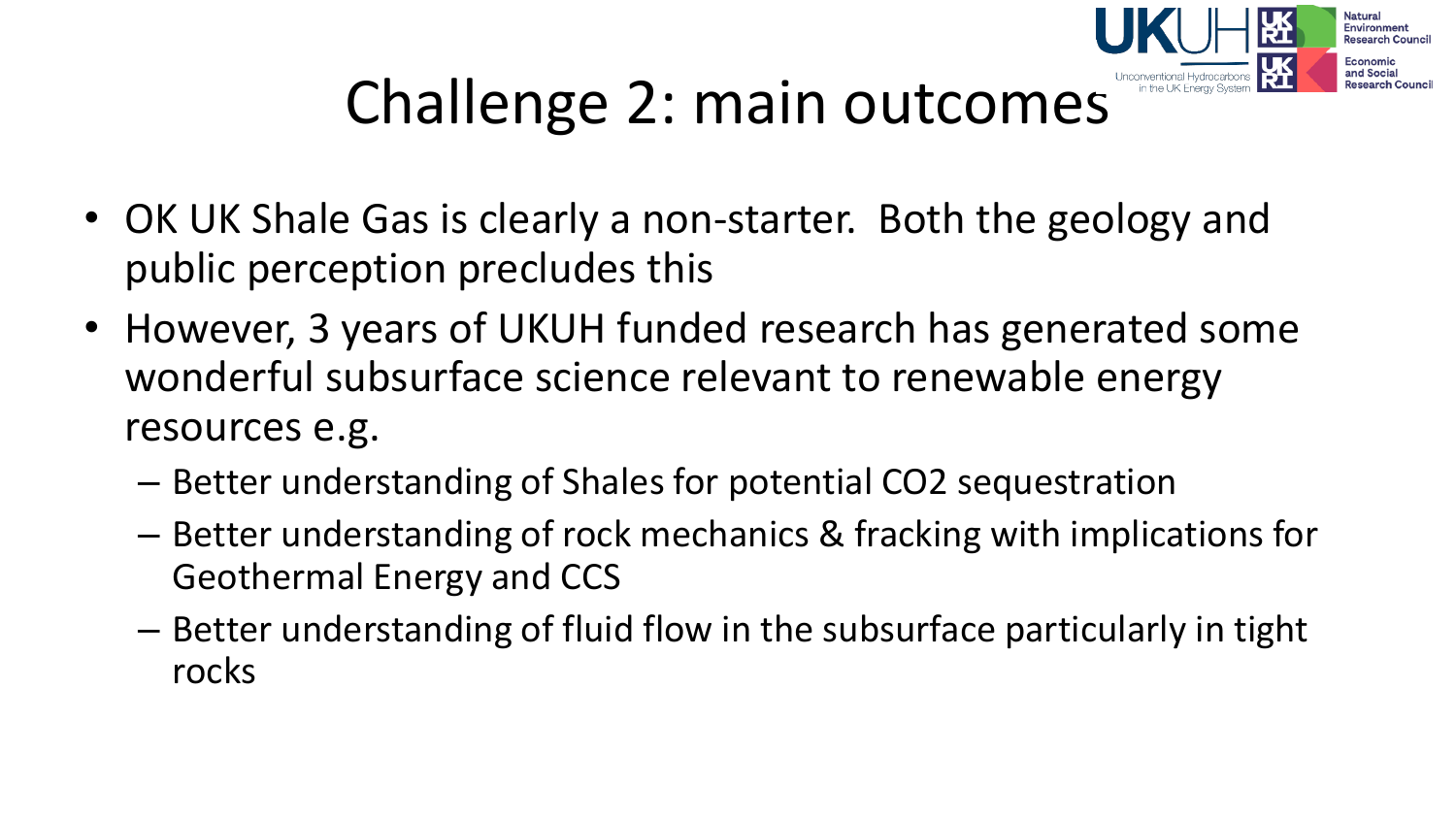

#### Post Doc research

- The project funded a group of exceptional post Docs who have all published excellent peer reviewed papers
- Bhavik Lohdia (IC) Bowland Shale resources now at UNSW
- Robin Thomas (IC) Fracture modelling
- Kieran Blacker (Leicester) petrophysics
- Mike Chandler (Manchester) Geomechanics & Fracture analysis
- Michael Sims (IC) Bowland Shale Geochemistry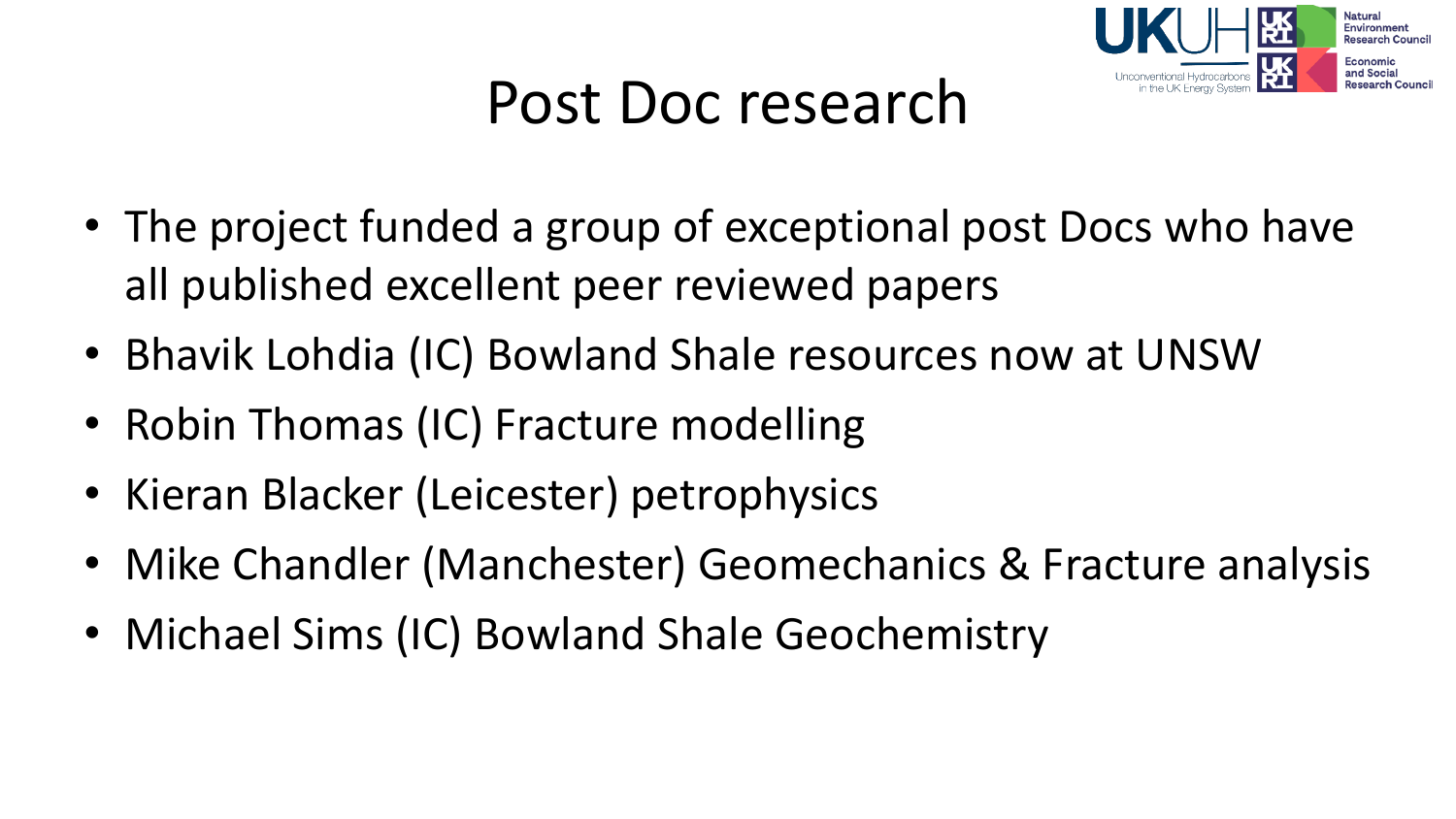

# Challenge 2: Headlines

- Colin Snape: Hydrous pyrolysis. UK Shales not that good!
- Michael Sims: Bowland geochemistry. UK shales mixed kerogen types and again not that good!
- Joint Bristol/IC fracture observation/modelling. Induced seismicity cannot be predicted. Forget traffic light schemes.
- Bottom line: UK geology too complex and fragmented to support a commercially viable Shale Gas industry. US turned out to be a poor analog.